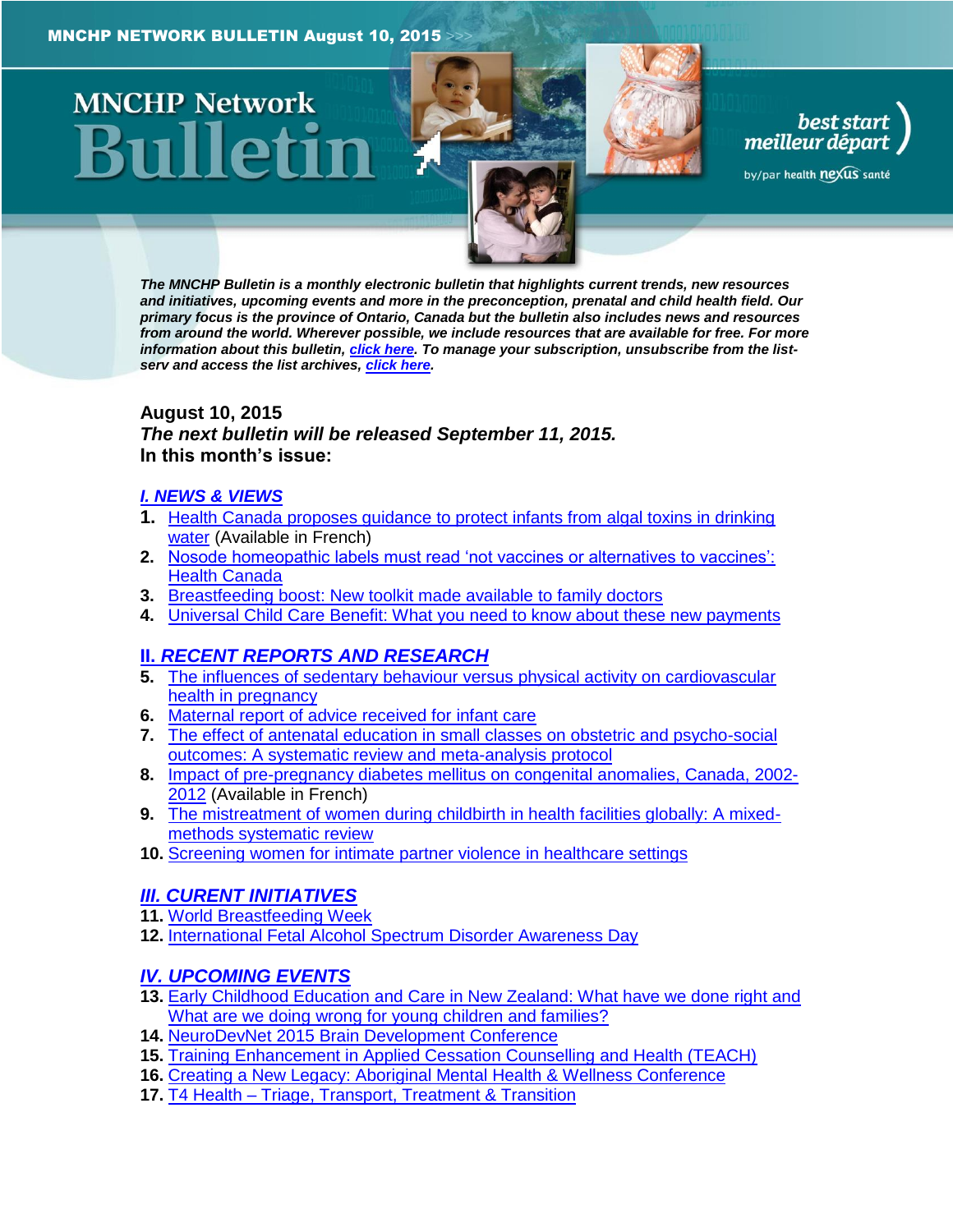**18.** [Linking for Healthy Communities: Action for Change](#page-12-0)

## *[V. RESOURCES](#page-12-1)*

- **19.** [Resources from AIA National Resource Centre](#page-12-2)
- **20.** [Child Development Assessment Scale](#page-13-0) (Available in French)
- **21.** [Why did some animals evolve milk and breastfeeding?](#page-13-1)
- **22.** [NOFAS Recorded Webinar: The role of the social worker in preventing, identifying](#page-13-2)  [and treating FASD](#page-13-2)
- **23.** [Foundations for RECE Practice in Full Day Kindergarten](#page-14-0)

## *[VI. FEATURED BEST START RESOURCES](#page-14-1)*

- **24.** [My Breastfeeding Guide](#page-14-2) (Available in French)
- **25.** [When Children Speak More Than One Language](#page-14-3) (Available in French)
- **26.** [Managing Depression: A Self-Help Skills Resource for Women Living With](#page-15-0)  [Depression during Pregnancy, After Delivery and Beyond](#page-15-0) (Available in French)
- **27.** [Prenatal Education in Ontario: Fact Sheets](#page-15-1) (Available in French)
- **28.** Save the Date! [Best Start Resource Centre Conference 2016](#page-16-1)

# <span id="page-1-0"></span>**I. NEWS & VIEWS**

## <span id="page-1-1"></span>**1. Health Canada proposes guidance to protect infants from algal toxins in drinking water**

## (Available in French)

This information update reports on the revised recommendation from Health Canada for parents to not use tap water when preparing infant formula during an algal bloom or when microcystins are present in drinking water. Instead of tap water, Health Canada proposes the use of bottled water, or an alternate source of drinking water, to ensure that formula is safe for infants. The altered recommendation is the result of an assessment performed by Health Canada and the United States Environmental Protection Agency.

EN:<http://healthycanadians.gc.ca/recall-alert-rappel-avis/hc-sc/2015/53821a-eng.php> FR:<http://canadiensensante.gc.ca/recall-alert-rappel-avis/hc-sc/2015/53821a-fra.php>

## <span id="page-1-2"></span>[\[Return to top\]](#page-0-0)

## **2. Nosode homeopathic labels must read 'not vaccines or alternatives to vaccines': Health Canada**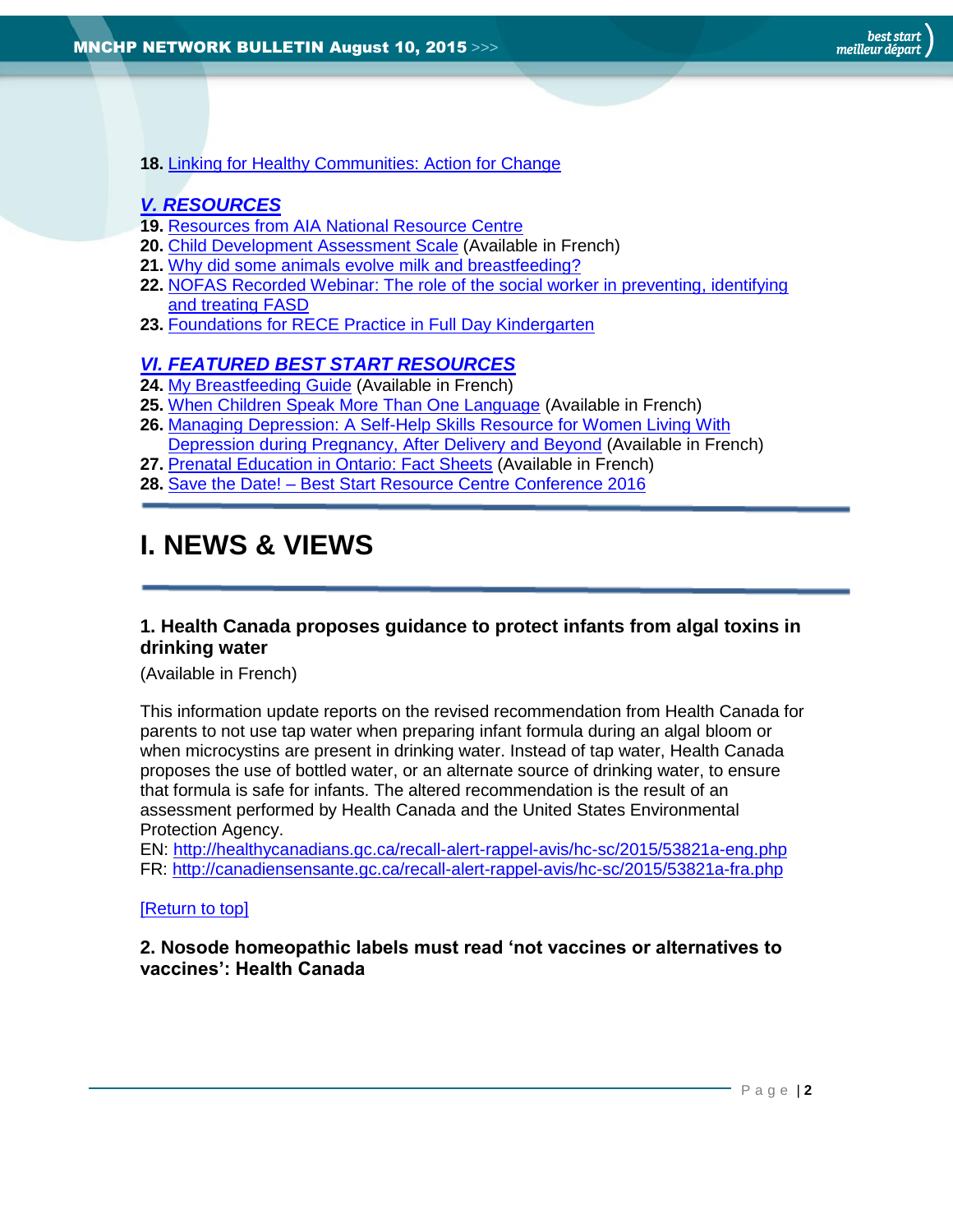This article (CBC News, 2015) reports on Health Canada's new regulations for labels on nosode homeopathic products. Nosodes, which are "ultradiluted forms of diseased tissue, pus, blood, or excretions from a sick person or animal," are occasionally presented as alternatives to vaccines. Health Canada's new rules will ensure that all nosode product labels must read: "This product is neither a vaccine nor an alternative to vaccination." These labels will also alert nosode consumers that Health Canada does not promote the use of nosodes and recommends that children receive routine vaccinations.

[http://www.cbc.ca/news/health/nosode-homeopathic-labels-must-read-not-vaccines-or](http://www.cbc.ca/news/health/nosode-homeopathic-labels-must-read-not-vaccines-or-alternatives-to-vaccines-health-canada-1.3176008)[alternatives-to-vaccines-health-canada-1.3176008](http://www.cbc.ca/news/health/nosode-homeopathic-labels-must-read-not-vaccines-or-alternatives-to-vaccines-health-canada-1.3176008)

## <span id="page-2-0"></span>[\[Return to top\]](#page-0-0)

## **3. Breastfeeding boost: New toolkit made available to family doctors**

As reported by Jane Adey for CBC News (2015), Newfoundland and Labrador doctors are now being provided access to a toolkit to help promote breastfeeding across the province. The toolkit will provide educational support for doctors in the province with the lowest rate of breastfeeding. Dr. Anne Drover and Dr. Amanda Prendergast, who contributed to the creation of the toolkit, are conducting one-on-one visits with doctors to deliver the guide and to provide instructions for implementing its recommendations. More information is available on the [Baby-Friendly Newfoundland & Labrador](http://www.babyfriendlynl.ca/) website. [http://www.cbc.ca/news/canada/newfoundland-labrador/breastfeeding-boost-new-toolkit](http://www.cbc.ca/news/canada/newfoundland-labrador/breastfeeding-boost-new-toolkit-made-available-to-family-doctors-1.3136099)[made-available-to-family-doctors-1.3136099](http://www.cbc.ca/news/canada/newfoundland-labrador/breastfeeding-boost-new-toolkit-made-available-to-family-doctors-1.3136099)

## <span id="page-2-1"></span>[\[Return to top\]](#page-0-0)

## **4. Universal Child Care Benefit: What you need to know about these new payments**

From CTV News, this article (Zilio, 2015) outlines the major features of the new Universal Child Care Benefit which was released to homes starting July 20<sup>th</sup>. The new benefit will provide parents with children aged 5 and under \$160 per month per child, a \$60 increase. The expanded benefit will also provide parents of children ages 6-17 \$60 per month per child. Parents who are not currently receiving UCCB cheques or the Canada Child Tax Benefit will need to register for the new benefit through the Canada Revenue Agency's website. The article also highlights some of the controversy surrounding the benefit, which is being released just prior to the upcoming federal election.

[http://www.ctvnews.ca/politics/universal-child-care-benefit-what-you-need-to-know](http://www.ctvnews.ca/politics/universal-child-care-benefit-what-you-need-to-know-about-these-new-payments-1.2476588)[about-these-new-payments-1.2476588](http://www.ctvnews.ca/politics/universal-child-care-benefit-what-you-need-to-know-about-these-new-payments-1.2476588)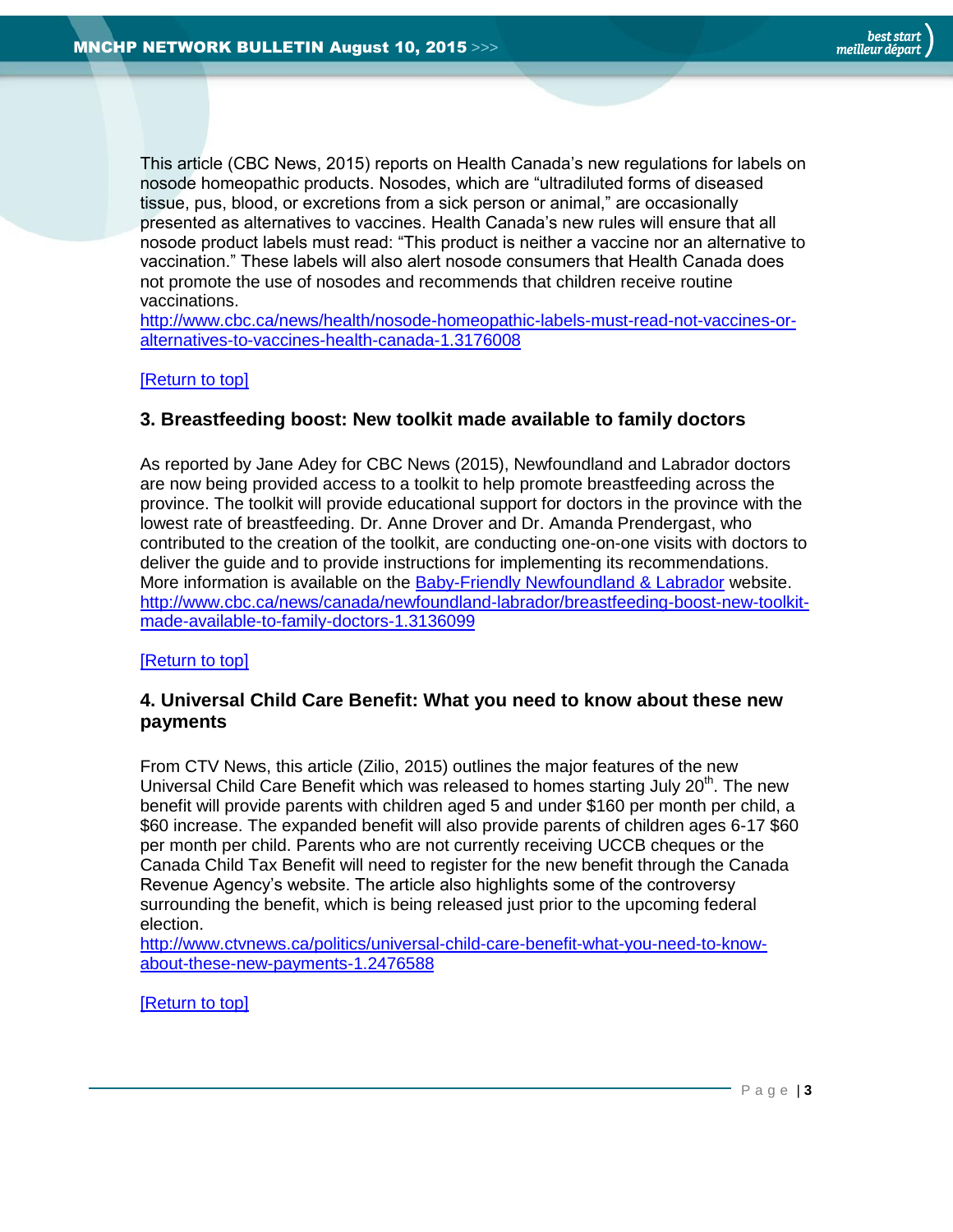# <span id="page-3-0"></span>**II. RECENT REPORTS AND RESEARCH**

<span id="page-3-1"></span>**\* indicates journal subscription required for full text access**

## **5. The influences of sedentary behaviour versus physical activity on cardiovascular health in pregnancy**

Usselman, C. W., Hooper, B. J., Steinback, C. D., & Davenport, M. H. (2015). The influences of sedentary behaviour versus physical activity on cardiovascular health in pregnancy. *WellSpring: Sharing Physical Activity Knowledge, 26*(5). Retrieved from https://www.centre4activeliving.ca/media/filer\_public/3a/51/3a5194cf-0516-4a9b-a8be-9f52551a16c8/2015-aug-pregnancy.pdf

## SUMMARY:

This article identifies that physical inactivity and excessive sedentary behaviour time are two independent cardiovascular risk factors for women during pregnancy. Possible mechanisms for hypertensive disorders are explained. Further exploration of the mechanism is required prior to the development of specific guidelines for women during pregnancy.

[https://www.centre4activeliving.ca/media/filer\\_public/3a/51/3a5194cf-0516-4a9b-a8be-](https://www.centre4activeliving.ca/media/filer_public/3a/51/3a5194cf-0516-4a9b-a8be-9f52551a16c8/2015-aug-pregnancy.pdf)[9f52551a16c8/2015-aug-pregnancy.pdf](https://www.centre4activeliving.ca/media/filer_public/3a/51/3a5194cf-0516-4a9b-a8be-9f52551a16c8/2015-aug-pregnancy.pdf)

## <span id="page-3-2"></span>[\[Return to top\]](#page-0-0)

## **6. Maternal report of advice received for infant care**

Eisenberg, S. R., Bair-Merritt, M. H., Colson, E. R., Heeren, T. C., Geller, N. L., & Corwin, M. J. (2015). Maternal report of advice received for infant care. *Pediatrics, 136*(2), e315-e322. DOI:10.1542/peds.2015-0551

ABSTRACT:

**BACKGROUND**: Advice has been associated with increased adherence to recommended infant care practices and may represent a modifiable factor to promote infant health.

**METHODS**: A stratified, 2-stage, clustered design, with oversampling of black and Hispanic mothers, was used to survey a nationally representative sample of 1031 mothers of infants aged 2 to 6 months. Survey questions assessed advice received from doctors, birth hospital nurses, family, and media regarding immunization, breastfeeding, sleep position, sleep location, and pacifier use. Weighted frequencies of no advice and advice consistent with recommendations were calculated to obtain prevalence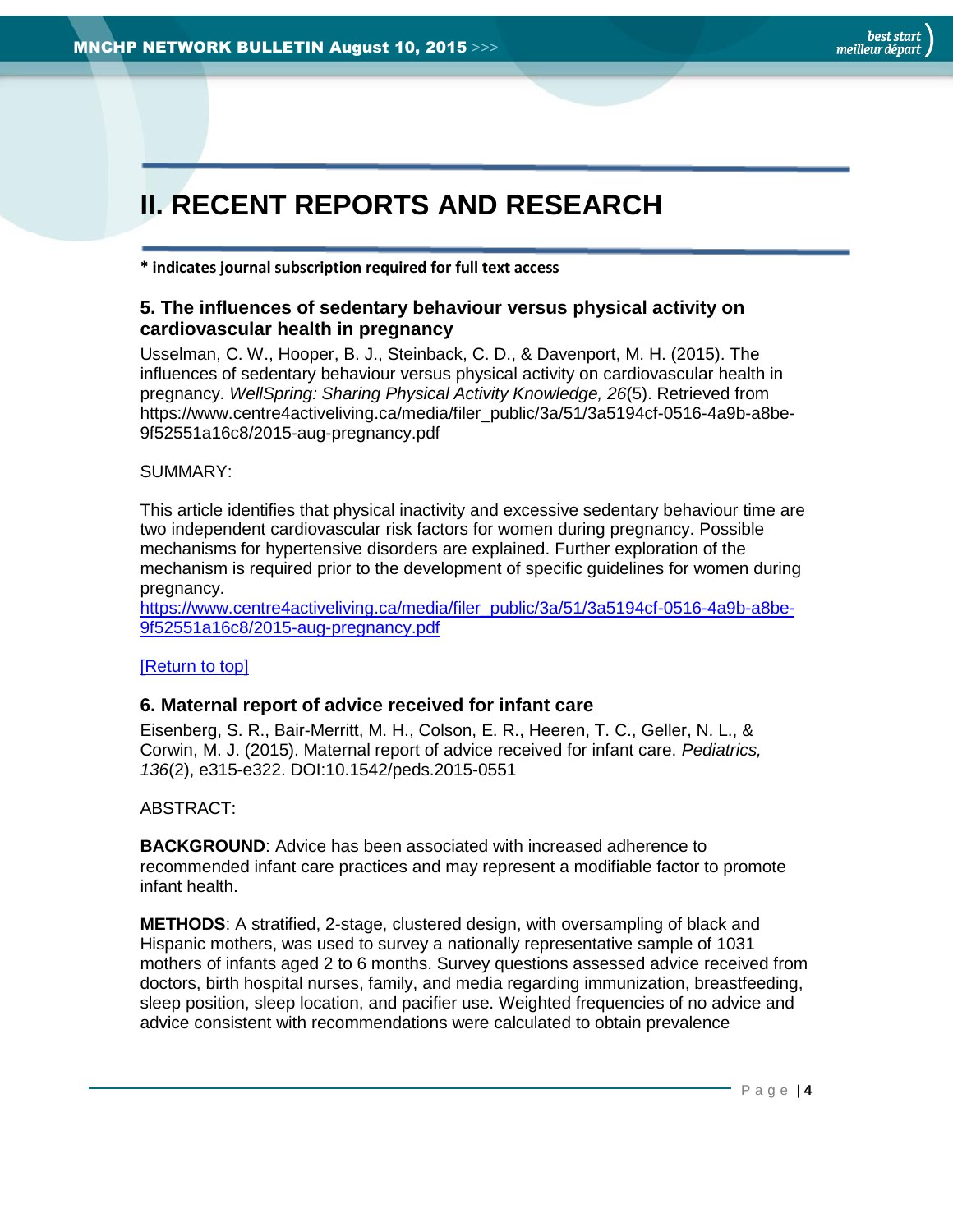estimates. Multivariable logistic regression analyses were performed to assess factors associated with receipt of recommendation consistent advice.

**RESULTS**: Although doctors were the most prevalent source of reported advice, ~20% of mothers reported no doctor advice for breastfeeding or sleep position, and more than 50% reported no advice regarding sleep location or pacifier use. Reported advice from nurses was generally similar to doctors. The prevalence of any advice from family or media was 20% to 56% for nearly all care practices, and advice given was often inconsistent with recommendation consistent advice were race/ethnicity and parity; black and Hispanic mothers and first-time mothers were more likely to report recommendation consistent advice.

**CONCLUSIONS**: Mothers commonly report receiving either no advice or recommendation inconsistent advice from each of the 4 sources we studied. By identifying care practices with low prevalence of recommendation consistent advice from potentially important advisors, our findings highlight opportunities for future intervention. [http://pediatrics.aappublications.org/content/early/2015/07/21/peds.2015-](http://pediatrics.aappublications.org/content/early/2015/07/21/peds.2015-0551.full.pdf+html) [0551.full.pdf+html](http://pediatrics.aappublications.org/content/early/2015/07/21/peds.2015-0551.full.pdf+html)

## <span id="page-4-0"></span>[\[Return to top\]](#page-0-0)

## **7. The effect of antenatal education in small classes on obstetric and psycho-social outcomes: A systematic review and meta-analysis protocol**

Sjoberg Brixval, C., Forberg Axelsen, S., Kroger Andersen, S., Due, P., & Koushede, V. (2014). The effect of antenatal education in small classes on obstetric and psycho-social outcomes: A systematic review and meta-analysis protocol. *Systematic Reviews, 3*(12). http://www.systematicreviewsjournal.com/content/3/1/12

## ABSTRACT:

**BACKGROUND**: The aims of antenatal education contain both outcomes related to pregnancy, birth and parenthood. Both content and methods of antenatal education have changed over time without evidence of effects on relevant outcomes. The effect of antenatal education in groups, with participation of a small number of participants, may differ from the effect of other forms of antenatal education. The latest Cochrane review, assessed as up-to-date in 2007, concluded that the effect of antenatal education for childbirth or parenthood or both remains largely unknown. This systematic review and meta-analysis aims to assess the effects of antenatal education in small groups on obstetric as well as psycho-social outcomes.

**METHODS/DESIGN**: Eligible studies include individually randomized as well as clusterrandomized trials irrespective of language, publication year, publication type, and publication status. Only interventions carried out in the Western world will be considered in this review. We will search the databases Medline, EMBASE, CENTRAL, CINAHL, Web of Science, and PsycINFO using relevant search terms. Two independent review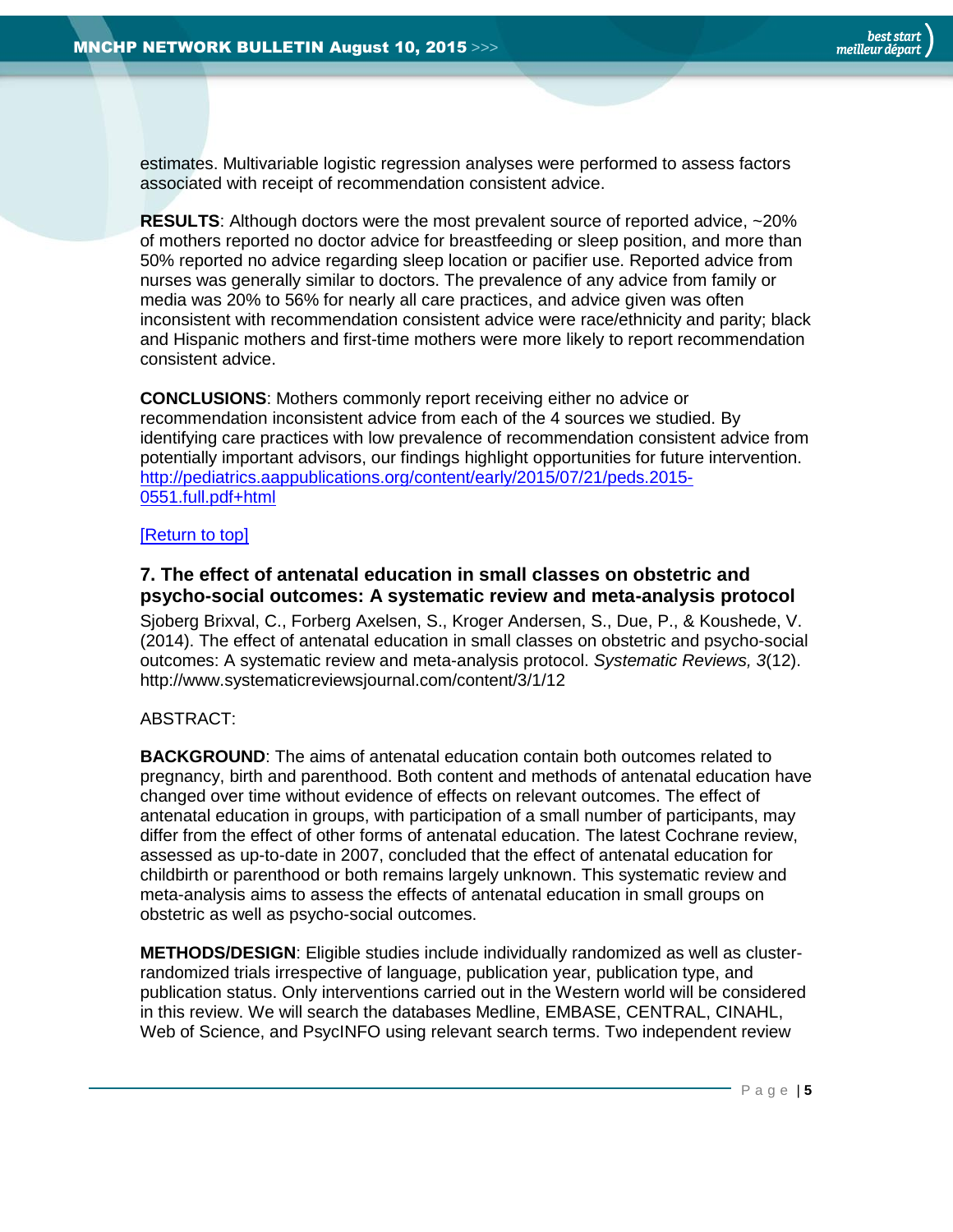authors will extract data and assess risk of bias. Results will be presented as structured summaries of the included trials. A meta-analysis will be conducted. We will assess heterogeneity by using both the Chi-squared test and the I-squared statistic, and conduct subgroup analysis separately for various intervention types.

**DISCUSSION**: In healthcare systems with limited resources evidence of the effectiveness of services provided is important for decision making and there is a need for policy makers to implement changes in healthcare systems based on scientific evidence. The effectiveness of antenatal education in small classes is still questions. Therefore an up-to-date systematic review is needed. This systematic review protocol was registered within the International Prospective Register of Systematic Reviews (PROSPERO) as number CRD42013004319.

<http://www.ncbi.nlm.nih.gov/pmc/articles/PMC3924619/pdf/2046-4053-3-12.pdf>

## <span id="page-5-0"></span>[\[Return to top\]](#page-0-0)

## **8. Impact of pre-pregnancy diabetes mellitus on congenital anomalies, Canada, 2002-2012**

Liu, S., Rouleau, J., Léon, J. A., Sauve, R., Joseph, K. S., & Ray, J. G. (2015). Impact of pre-pregnancy diabetes mellitus on congenital anomalies, Canada, 2002-2012. *Health Promotion and Chronic Disease Prevention in Canada: Research, Policy and Practice, 34*(5). Retrieved from [http://www.phac-aspc.gc.ca/publicat/hpcdp-pspmc/35-5/ar-01](http://www.phac-aspc.gc.ca/publicat/hpcdp-pspmc/35-5/ar-01-eng.php) [eng.php](http://www.phac-aspc.gc.ca/publicat/hpcdp-pspmc/35-5/ar-01-eng.php)

## ABSTRACT:

**OBJECTIVE**: To examine the impact of pre-pregnancy diabetes mellitus (DM) on the population birth prevalence of congenital anomalies in Canada.

**METHODS**: We carried out a population-based study of all women who delivered in Canadian hospitals (except those in the province of Quebec) between April 2002 and March 2013 and their live-born infants with a birth weight of 500 grams or more and/or a gestational age of 22 weeks or more. Pre-pregnancy type 1 or type 2 DM was identified using ICD-10 diagnostic codes. The association between DM and all congenital anomalies as well as specific congenital anomaly categories was estimated using adjusted odds rations; the impact was calculated as a population attributable risk percent (PAR%).

**RESULTS**: There were 118 892 infants with a congenital anomaly among 2 839 680 live births (41.9 per 1000). While the prevalence of any congenital anomaly declined from 50.7 per 1000 live births in 2002/03 to 41.5 per 1000 in 2012/13, the corresponding PAR % for a congenital anomaly related to pre-pregnancy DM rose from 0.6% (95% confidence interval [CI]: 0.4-0.8) to 1.2% (95% CI: 0.9-1.4). Specifically, the PAR% for congenital cardiovascular defects increased from 2.3% (95% CI: 1.7-2.9) to 4.2% (95%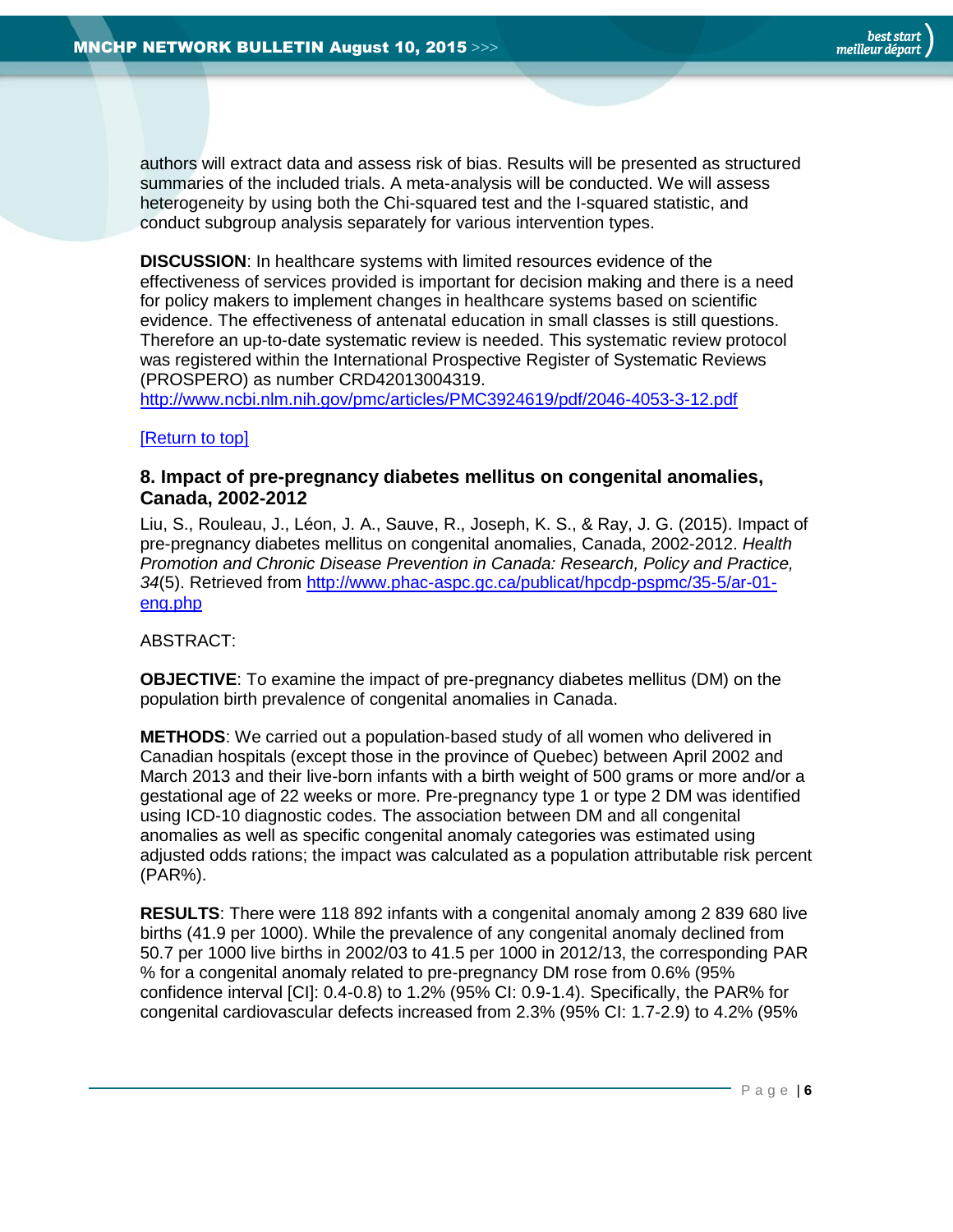CI: 3.5-4.9) and for gastrointestinal defects from 0.8% (95% CI: 0.2-1.9) TO 1.4% (95% CI: 0.7-2.6) over the study period.

**CONCLUSION**: Although there has been a relative decline in the prevalence of congenital anomalies in Canada, the proportion of congenital anomalies due to maternal pre-pregnancy DM has increased. Enhancement of preconception care initiatives for women with DM is recommended.

EN:<http://www.phac-aspc.gc.ca/publicat/hpcdp-pspmc/35-5/assets/pdf/ar-01-eng.pdf> FR:<http://www.phac-aspc.gc.ca/publicat/hpcdp-pspmc/35-5/ar-01-eng.php>

#### [\[Return to top\]](#page-0-0)

## <span id="page-6-0"></span>**9. The mistreatment of women during childbirth in health facilities globally: A mixed-methods systematic review**

Bohren, M. A., Vogel, J. P., Hunter, E. C., Lutsiv, O., Makh, S. K., Souza, J. P., … Gulmezoglu, A. M. (2015). The mistreatment of women during childbirth in health facilities globally: A mixed-methods systematic review. *PLOS Medicine, 12*(6), e1001847. doi:10.1371/journal.pmed.1001847

## ABSTRACT:

**Background**: Despite growing recognition of neglectful, abusive, and disrespectful treatment of women during childbirth in health facilities, there is no consensus at a global level on how these occurrences are defined and measured. This mixed-methods systematic review aims to synthesize qualitative and quantitative evidence on the mistreatment of women during childbirth in health facilities to inform the development of an evidence-based typology of the phenomenon.

**Methods and Findings**: We searched PubMed, CINAHL, and Embase databases and grey literature using a predetermined search strategy to identify qualitative, quantitative, and mixed-methods studies on the mistreatment of women during childbirth across all geographical and income-level settings. We used a thematic synthesis approach to synthesize the qualitative evidence and assessed the confidence in the qualitative review findings using the CERQual approach. In total, 65 studies were included from 34 countries. Qualitiative findings were organized under seven domains: (1) physical abuse, (2) sexual abuse, (3) verbal abuse, (4) stigma and discrimination, (5) failure to meet professional standards of care, (6) poor rapport between women and providers, and (7) health system conditions and constraints. Due to high heterogeneity of the quantitative data, we were unable to conduct a meta-analysis; instead, we present descriptions of study characteristics, outcome measures, and results. Additional themes identified in the quantitative studies are integrated into the typology.

**Conclusions**: This systematic review presents a comprehensive, evidence-based typology of the mistreatment of women during childbirth in health facilities, and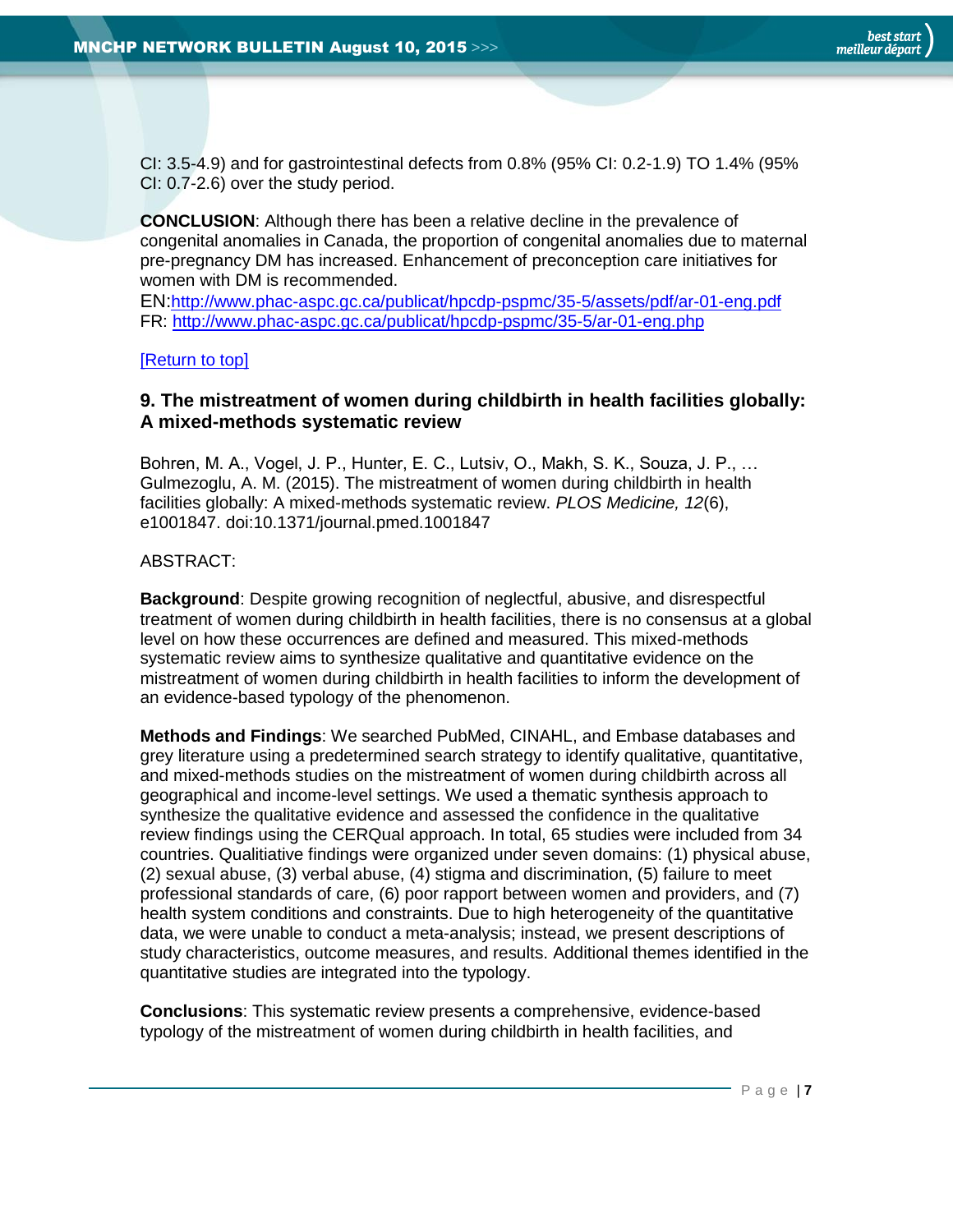demonstrates that mistreatment can occur at the level of interaction between the woman and provider, as well as through systemic failures at the health facility and health system levels. We propose this typology be adopted to describe the phenomenon and be used to develop measurement tools and inform future research, programs, and interventions. [http://www.plosmedicine.org/article/fetchObject.action?uri=info:doi/10.1371/journal.pmed](http://www.plosmedicine.org/article/fetchObject.action?uri=info:doi/10.1371/journal.pmed.1001847&representation=PDF) [.1001847&representation=PDF](http://www.plosmedicine.org/article/fetchObject.action?uri=info:doi/10.1371/journal.pmed.1001847&representation=PDF)

## [\[Return to top\]](#page-0-0)

<span id="page-7-0"></span>**10. Screening women for intimate partner violence in healthcare settings\*** O'Doherty, L., Hegarty, K., Ramsay, J., Davidson, L. L., Feder, G., & Taft, A. (2015). Screening women for intimate partner violence in healthcare settings. *Cochrane Database of Systematic Reviews, 2015*(7). doi:10.1002/14651858.CD007007.pub3.

## ABSTRACT:

**BACKGROUND:** Intimate partner violence (IPV) damages individuals, their children, communities, and the wider economic and social fabric of society. Some governments and professional organisations recommend screening all women for IPV rather than asking only women with symptoms (case-finding). Here, we examine the evidence for whether screening benefits women and has no deleterious effects.

**OBJECTIVES:** To assess the effectiveness of screening for IPV conducted within healthcare settings on identification, referral, re-exposure to violence, and health outcomes for women, and to determine if screening causes any harm.

**SEARCH METHODS:** On 17 February 2015, we searched CENTRAL, Ovid MEDLINE, Embase, CINAHL, six other databases, and two trial registers. We also searched the reference lists of included articles and the websites of relevant organisations.

**SELECTION CRITERIA:** Randomised or quasi-randomised controlled trials assessing the effectiveness of IPV screening where healthcare professionals either directly screened women face-to-face or were informed of the results of screening questionnaires, as compared with usual care (which could include screening that did not involve a healthcare professional).

**DATA COLLECTION AND ANALYSIS:** Two authors independently assessed the risk of bias in the trials and undertook data extraction. For binary outcomes, we calculated a standardised estimation of the odds ratio (OR). For continuous data, either a mean difference (MD) or standardised mean difference (SMD) was calculated. All are presented with a 95% confidence interval (CI).

**AUTHORS' CONCLUSIONS:** The evidence shows that screening increases the identification of women experiencing IPV in healthcare settings. Overall, however, rates were low relative to best estimates of prevalence of IPV in women seeking healthcare.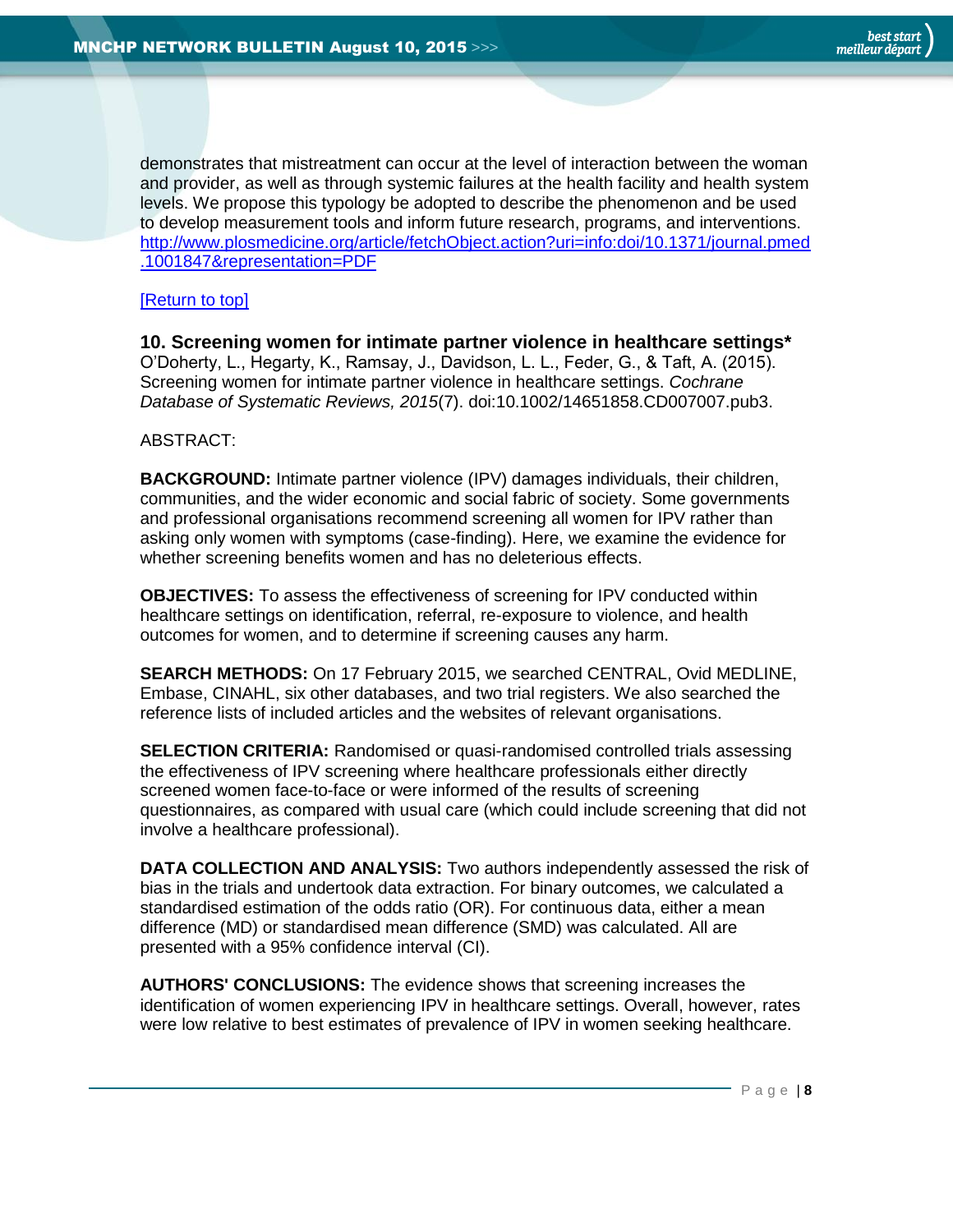Pregnant women in antenatal settings may be more likely to disclose IPV when screened; however, rigorous research is needed to confirm this. There was no evidence of an effect for other outcomes (referral, re-exposure to violence, health measures, lack of harm arising from screening). Thus, while screening increases identification, there is insufficient evidence to justify screening in healthcare settings. Furthermore, there remains a need for studies comparing universal screening to case-finding (with or without advocacy or therapeutic interventions) for women's long-term wellbeing in order to inform IPV identification policies in healthcare settings. <http://www.ncbi.nlm.nih.gov/pubmed/26200817>

[\[Return to top\]](#page-0-0)

# <span id="page-8-0"></span>**III. CURRENT INITIATIVES**

## <span id="page-8-1"></span>**11. World Breastfeeding Week**

(Available in French)

The 2015 World Breastfeeding Week, held this past August 1<sup>st</sup> through  $7<sup>th</sup>$ , aimed to promote the importance of supporting women who breastfeed while working. Coordinated by the World Alliance for Breastfeeding Action, World Breastfeeding Week aimed to accomplish five key objectives: galvanise support from diverse sectors, promote ways that employers can become more baby- and mother-friendly, inform people about global maternity protection entitlements, strengthen practices that enable all working women to breastfeed, and engage with Trade Unions and Workers Rights Organizations regarding these issues. Follow [#WBW2015](https://twitter.com/search?q=%23WBW2015&src=typd) on Twitter to find out more about the range of initiatives coordinated throughout the week. <http://worldbreastfeedingweek.org/>

Related links:

 **WBW 2015 - Women and Work, Let's Make it Work**: This blog post from *Breastfeeding Medicine* explains the history of the week and provides some background related to this year's theme of providing welcoming breastfeeding spaces in the workplace.

[https://bfmed.wordpress.com/2015/08/02/wbw-2015-women-and-work-lets-make](https://bfmed.wordpress.com/2015/08/02/wbw-2015-women-and-work-lets-make-it-work/)[it-work/](https://bfmed.wordpress.com/2015/08/02/wbw-2015-women-and-work-lets-make-it-work/)

 **Few women meet their own goals – Readings for World Breastfeeding Week**: This blog post from *PLOS Medicine* describes some of the "booby traps" that women face that may impede them in their attempt to breastfeed. [http://blogs.plos.org/publichealth/2015/08/04/few-women-meet-their-own-goals](http://blogs.plos.org/publichealth/2015/08/04/few-women-meet-their-own-goals-readings-for-world-breastfeeding-week/)[readings-for-world-breastfeeding-week/](http://blogs.plos.org/publichealth/2015/08/04/few-women-meet-their-own-goals-readings-for-world-breastfeeding-week/)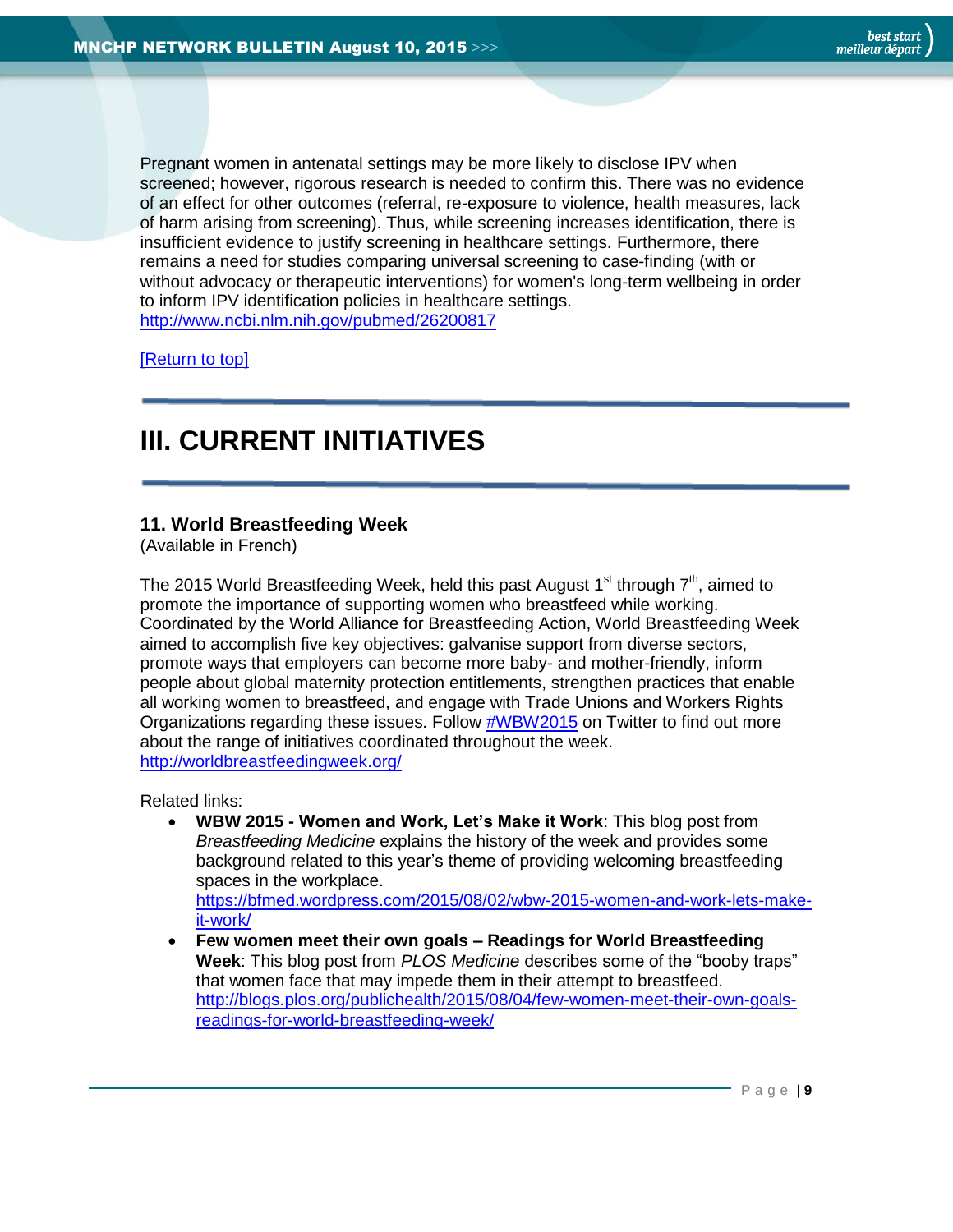- **Tips on breastfeeding at work for World Breastfeeding Week**: This article from Unicef UK emphasizes the importance of time, space and support to promote continuation of breastfeeding after women return to work or study. <http://blogs.unicef.org.uk/2015/07/31/baby-friendlyworld-breastfeeding-week/>
- **Thousands of Women will Breastfeed in Public to Kick off World Breastfeeding Week**: From Time magazine, this article provides details about "The Big Latch On," the annual worldwide event where women breastfeed simultaneously to commemorate the start of World Breastfeeding Week. <http://time.com/3981187/world-breastfeeding-week/>
- **#WBW2015: Celebrate World Breastfeeding Week with FREE JHL Access on Breastfeeding and Work**: *The Journal of Human Lactation* is making freely available several articles specifically related to breastfeeding in the workplace. [http://lactationmatters.org/2015/08/04/wbw2015-celebrate-world-breastfeeding](http://lactationmatters.org/2015/08/04/wbw2015-celebrate-world-breastfeeding-week-with-free-jhl-access-on-breastfeeding-and-work/)[week-with-free-jhl-access-on-breastfeeding-and-work/](http://lactationmatters.org/2015/08/04/wbw2015-celebrate-world-breastfeeding-week-with-free-jhl-access-on-breastfeeding-and-work/)

## <span id="page-9-0"></span>**12. International Fetal Alcohol Spectrum Disorder Awareness Day**

International Fetal Alcohol Spectrum Disorder Awareness Day is held every year on September  $9<sup>th</sup>$  (09/09). This day was chosen to commemorate the nine months of pregnancy, and the importance for pregnant mothers of abstaining from alcohol during these nine months. FAS World recommends several key activities people can do to promote awareness of FASD. The organization suggests partnering with other activists and organizations, contacting reporters to provide interviews about the day, arranging support groups or organizing public information booths. <http://www.fasday.com/>

Related events:

 **Community dance for International Fetal Alcohol Spectrum Disorder Awareness Day**

September 9, 2015: Hamilton, ON

Hosted by the Hamilton Regional Indian Centre, this free event is designed to raise awareness about the dangers of drinking alcohol during pregnancy. [http://www.fasdontario.ca/cms/event/community-dance-for-international-fetal](http://www.fasdontario.ca/cms/event/community-dance-for-international-fetal-alcohol-spectrum-disorder-awareness-day/)[alcohol-spectrum-disorder-awareness-day/](http://www.fasdontario.ca/cms/event/community-dance-for-international-fetal-alcohol-spectrum-disorder-awareness-day/)

 **FREE webinar: Fetal Alcohol Spectrum Disorder & Employment – Supporting Adults with FASD on the Job**: August 11, 2015: Webinar This webinar will address challenges facing individuals with FASD in attaining employment, and will also highlight employment-related success stories. Webinar attendees will learn strategies for working with and supporting individuals with FASD in the workplace.

<https://attendee.gotowebinar.com/register/6821429880510347777>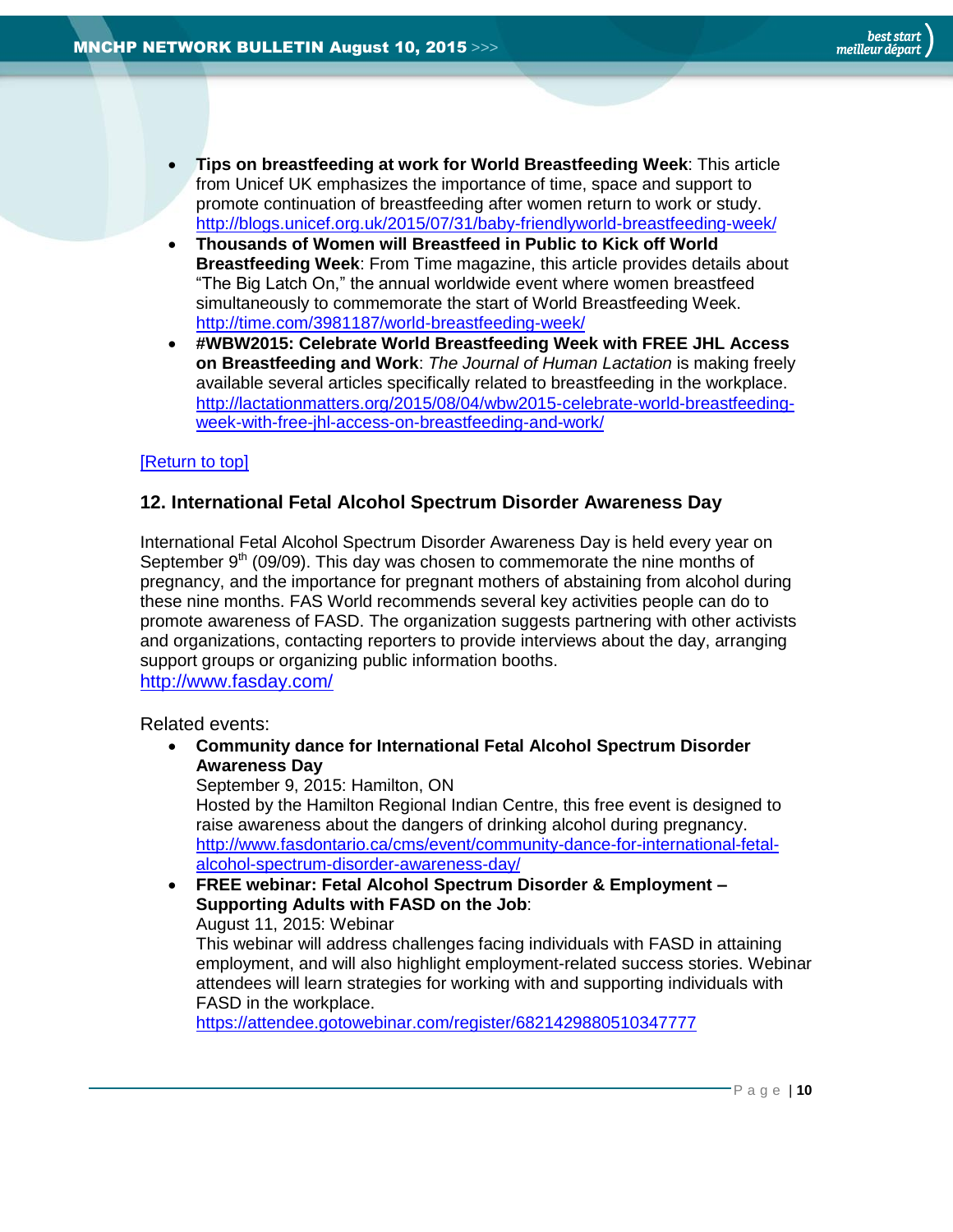# <span id="page-10-0"></span>**IV. UPCOMING EVENTS**

## <span id="page-10-1"></span>**13. Early Childhood Education and Care in New Zealand: What have we done right and What are we doing wrong for young children and families?**

September 3, 2015: Toronto, ON

Linda Mitchell, an Associate Professor and Director of the Early Years Research Centre at the University of Waikato in New Zealand will discuss New Zealand's unique approach to early childhood education, specifically its use of the Te Whāriki curriculum framework. Mitchell is currently completing a four year project on how disadvantaged children can participate in early childhood education. Her research interests include the marketization and commercialisation of children. This workshop will also discuss advocacy initiatives from New Zealand which have influenced public policies. http://www.oise.utoronto.ca/atkinson/Events/2015\_Events/Early\_Childhood\_Education [Care\\_in\\_New\\_Zealand.html](http://www.oise.utoronto.ca/atkinson/Events/2015_Events/Early_Childhood_Education_Care_in_New_Zealand.html)

<span id="page-10-2"></span>[\[Return to top\]](#page-0-0)

## **14. NeuroDevNet 2015 Brain Development Conference**

September 19-21, 2015: Ottawa, ON

This annual three-day conference will feature presentations regarding the latest research about neurodevelopmental disorders from researchers across North America. The keynote address by Dr. Steven Scherer will address the impact of genome sequencing on autism research. The conference will also feature in-depth discussions on the impact of sleep and movement on the lives of children with neurodisabilities and their families. Prior to the conference, participants can also partake in pre-conference events such as the 16<sup>th</sup> Annual Meeting of the Fetal Alcohol Canadian Expertise (FACE) Research Network, and a range of activities held in the nation's capital for Brain Health Awareness Week.

<http://braindev2015.neurodevnet.ca/program.html>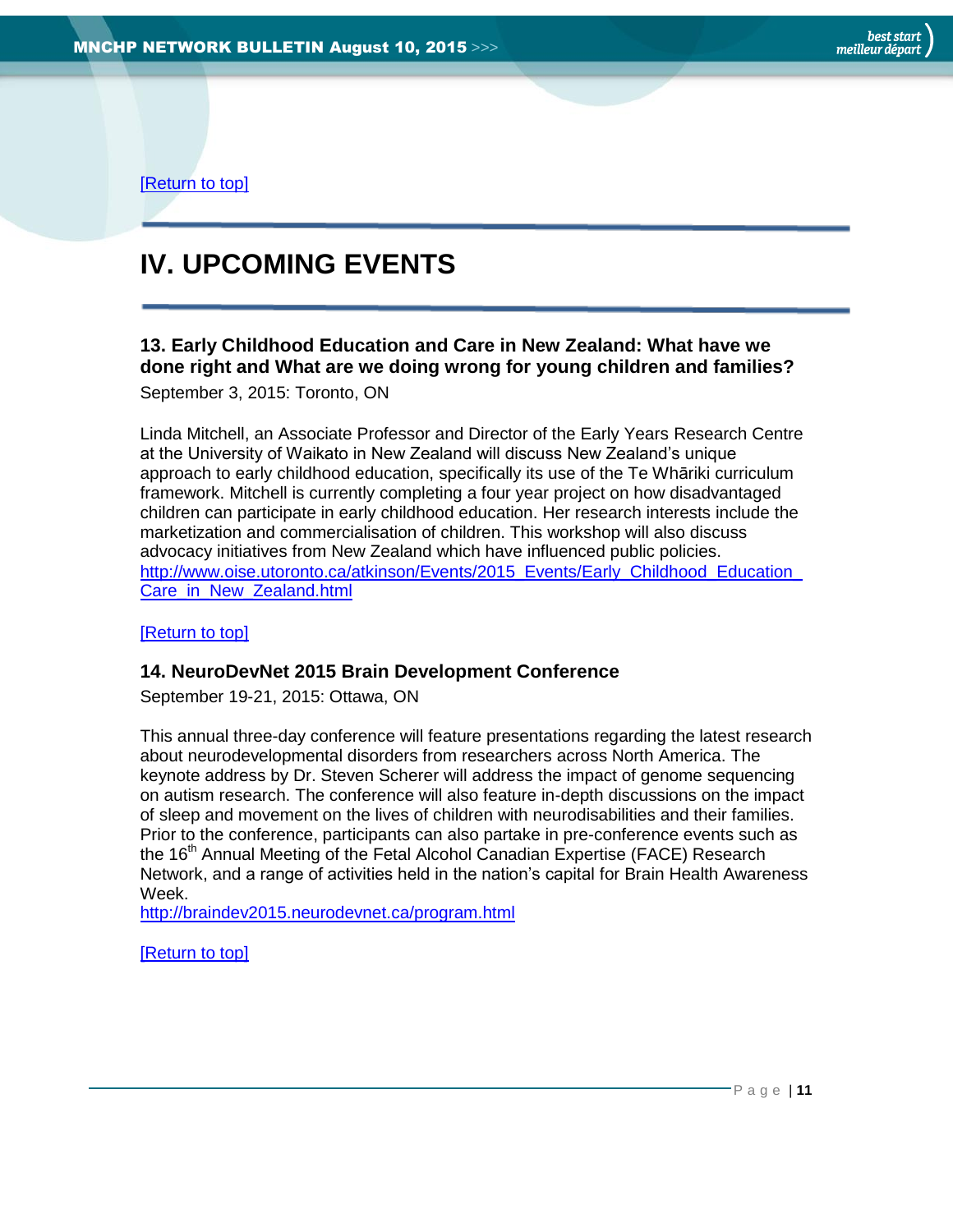## <span id="page-11-0"></span>**15. Training Enhancement in Applied Cessation Counselling and Health (TEACH)**

September 21-25, 2015: Toronto, ON

The Training Enhancement in Applied Cessation Counselling and Health (TEACH) Project is hosting one 3-day core course and two two-day Specialty Courses to enhance practitioner knowledge of evidence-based tobacco cessation interventions. The core course will provide a comprehensive look at strategies for treating tobacco use disorder. Participants will then have the option of selecting one of two specialty courses: Integrated Chronic Disease Management and Prevention, which discusses a personcentred approach to addressing tobacco, or Tobacco Interventions with Youth and Young Adults.

<https://www.nicotinedependenceclinic.com/English/teach/Pages/Home.aspx>

## <span id="page-11-1"></span>[\[Return to top\]](#page-0-0)

## **16. Creating a New Legacy: Aboriginal Mental Health & Wellness Conference**

October 6-7, 2015: Brandon, MB

This two day event is designed to share knowledge and skills regarding the creation of culturally safe services with and for Indigenous people. Sessions will feature discussions about the gaps in child and adolescent health services, trends in substance use among Aboriginal peoples, and how to renew parenting skills using traditional teachings and values. Speakers include Dr. Brenda Restoule, Chair of the Native Mental Health Association of Canada, Dr. Chandrakant Shah, Project Director of the Aboriginal Cultural Safety Initiative, and life skills coach, Janet Fox.

<http://creatinganewlegacy2015.ca/>

<span id="page-11-2"></span>[\[Return to top\]](#page-0-0)

## **17. T4 Health – Triage, Transport, Treatment & Transition**

October 6, 2015: Toronto, ON

Hosted by SickKids, The inaugural Inter-Professional Neonatology Conference will discuss neonatal brain health, neonatal nutrition and neonatal respiratory care at various points throughout the care continuum. Sessions will focus on a collaborative practice model of care that emphasizes the importance of drawing on expertise from all team members to guide best practice. Neonatologists, pediatricians, nurses and advanced practice RNs, respiratory therapists and other allied health care professionals are invited to attend.

[http://www.cvent.com/events/t4-health-triage-transport-treatment-transition/event](http://www.cvent.com/events/t4-health-triage-transport-treatment-transition/event-summary-5fd719aa281541bfa710012d9458688d.aspx)[summary-5fd719aa281541bfa710012d9458688d.aspx](http://www.cvent.com/events/t4-health-triage-transport-treatment-transition/event-summary-5fd719aa281541bfa710012d9458688d.aspx)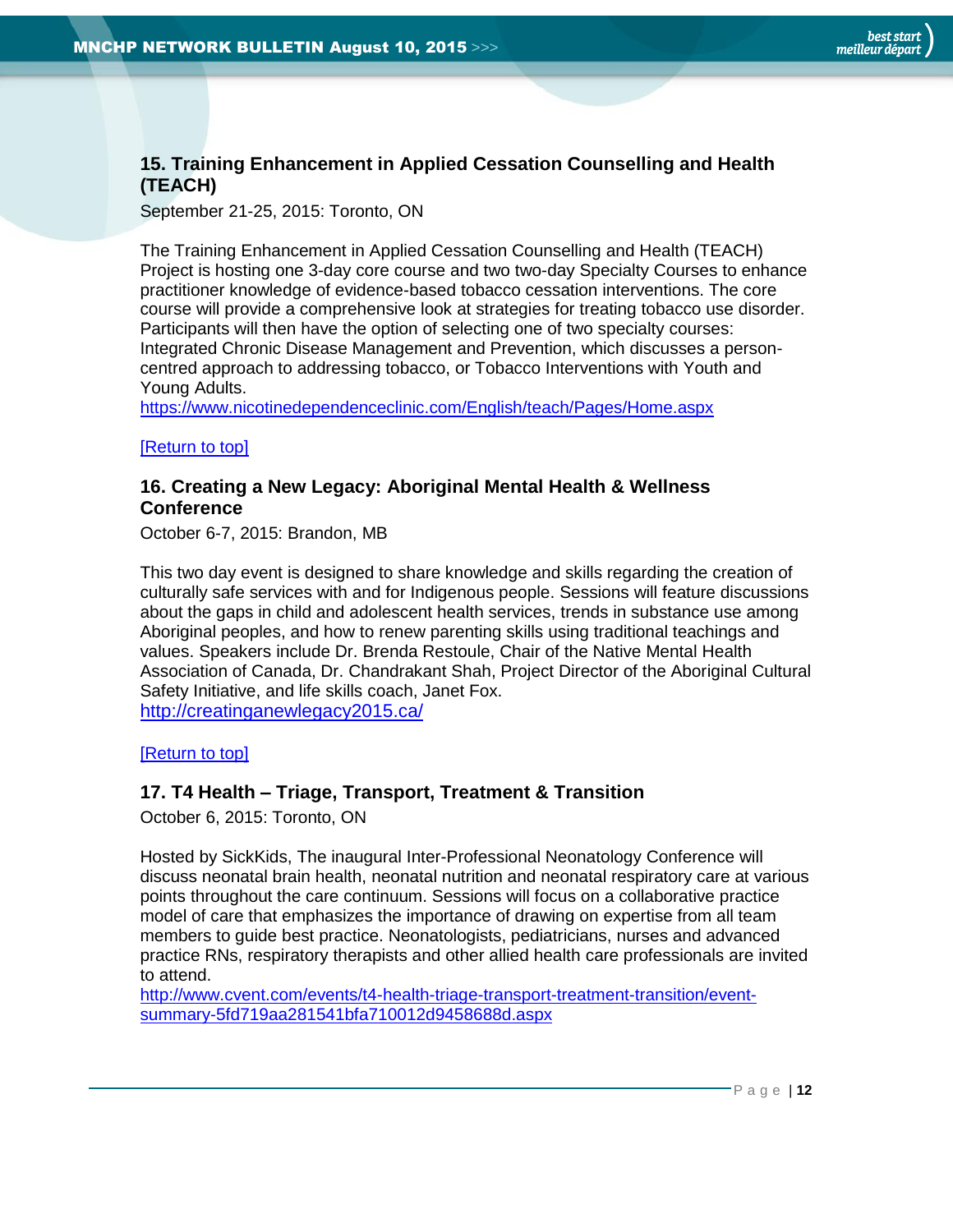## <span id="page-12-0"></span>**18. Linking for Healthy Communities: Action for Change**

November 12 & 13: Toronto, ON

Registration is now open for HC Link's 2015 conference. The aim of the conference is to encourage participants to connect with people working in healthy communities, learn new skills and tools to promote change, and share experiences and ideas with others. Pendleton Translations will provide simultaneous interpretation at the conference. Keynote presentations will be given by community choreographer, Dave Meslin, and veteran community leader David Courtemanche. Concurrent sessions will discuss topics including active outdoor play, and how to communicate evaluation results. The conference will also feature sixteen 15 minute storytelling presentations to discuss innovative ideas and new evidence from the field. <http://www.hclinkontario.ca/events/conferences1.html>

[\[Return to top\]](#page-0-0)

# <span id="page-12-1"></span>**V. RESOURCES**

## <span id="page-12-2"></span>**19. Resources from AIA National Resource Centre**

- **Promoting Maternal-Fetal Attachment with Women Affected by HIV and/or Substance Use**: This presentation in Prezi format will highlight the importance of maternal-fetal attachment and discuss ways to promote attachment with women who are HIV positive or who use substances. <http://aia.berkeley.edu/training/online/prezi/>
- **Research to Practice Brief - Supporting Mothers to Prevent Subsequent Prenatal Substance Use**: This document provides key strategies to help prevent mothers who have previously delivered substance-exposed babies from doing the same for subsequent pregnancies. <http://aia.berkeley.edu/media/pdf/supporting%20mothers.pdf>
- **Resource for Educators Working with Substance Exposed Children**: This handout provides a concise list of key resources educators can use when providing services for substance exposed children. [http://aia.berkeley.edu/media/roundup/Resources%20for%20Educators%20Work](http://aia.berkeley.edu/media/roundup/Resources%20for%20Educators%20Working%20with%20SEN.pdf) [ing%20with%20SEN.pdf](http://aia.berkeley.edu/media/roundup/Resources%20for%20Educators%20Working%20with%20SEN.pdf)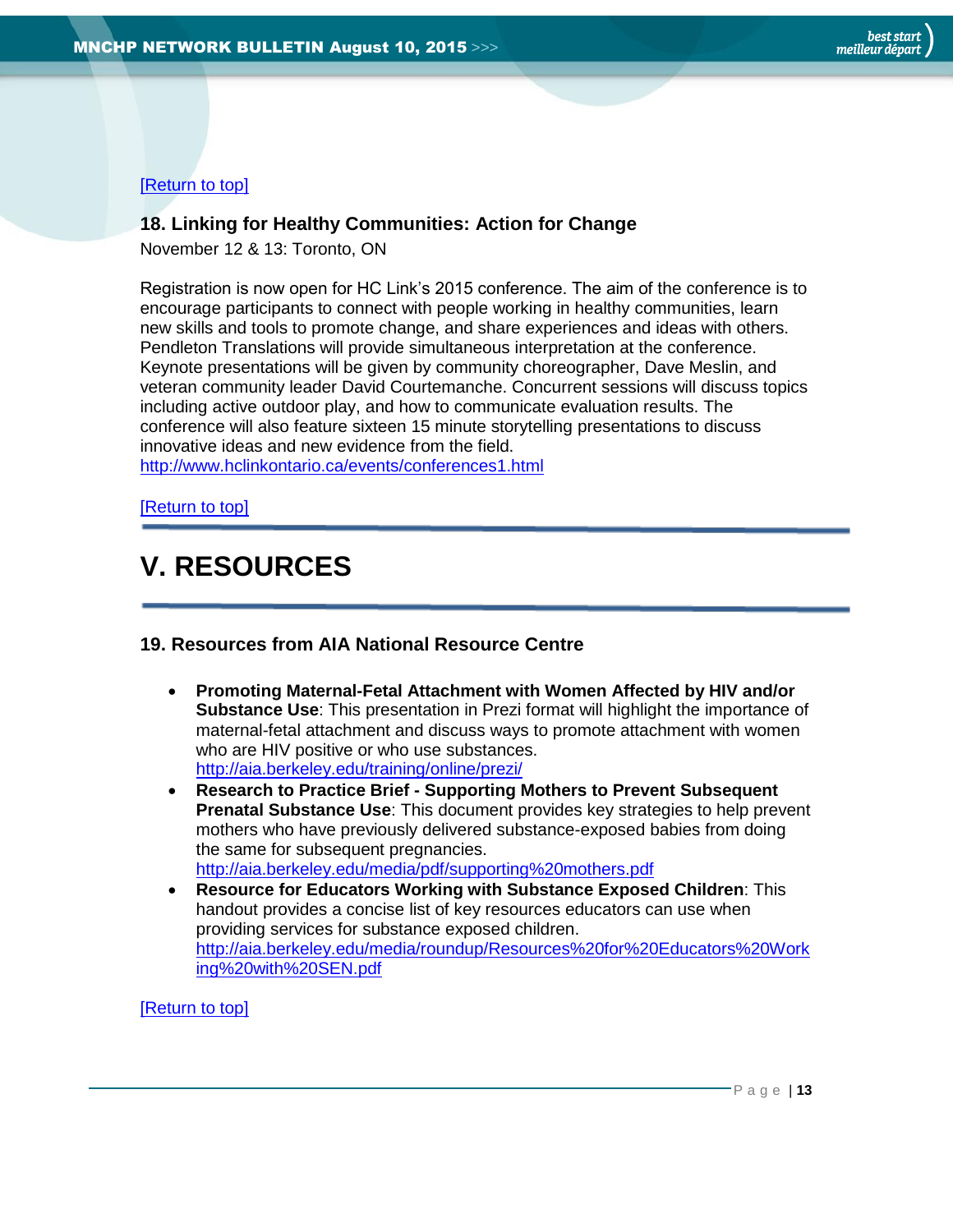## <span id="page-13-0"></span>**20. Child Development Assessment Scale**

(Available in French)

Offered and distributed by the Centre de liaison sur l'intervention et la prevention psychosociales (CLIPP), the Child Development Assessment Scale (CDAS) can be used to assess children 0 to 5 years of age for cognitive, motor and social-emotional delays. The scale allows for practitioners to conduct an objective assessment of a child's skills by requiring them to perform a series of specific tasks. The CDAS comes in the form of a kit that includes a user guide, vignette booklet and all the materials required for children to perform the tasks. Included in the kit is a USB drive that contains scoring checklists, a correction tool and report templates that can be used to track and display the child's results.

EN[:http://www.ged-cdas.ca/](http://www.ged-cdas.ca/) FR:<http://www.ged-cdas.ca/fr/>

## <span id="page-13-1"></span>[\[Return to top\]](#page-0-0)

## **21. Why did some animals evolve milk and breastfeeding?**

(Available in French)

This report from BBC Earth presents a comprehensive and well-researched history of the origins of breastfeeding, and explores why certain groups of animals rely on milk to feed their babies, while others, like birds do not. The report provides examples of the numerous instances of breastfeeding in the natural world and traces the first mammary glands to animals that transitioned from water to land.

<http://www.bbc.com/earth/story/20150725-breastfeeding-has-ancient-origins>

<span id="page-13-2"></span>[\[Return to top\]](#page-0-0)

## **22. NOFAS Recorded Webinar: The role of the social worker in preventing, identifying and treating FASD**

This webinar recording explores how social workers can prevent, identify and treat Fetal Alcohol Spectrum Disorders, including the use of alcohol screening to prevent alcoholexposed pregnancies, as well as strategies to identify clients who may present with symptoms of FASD. The presentation was delivered by Dr. Tenkku Lepper, the Director for the National Mental and Reproductive Health FASD Practice Implementation Center (MRPIC).

<https://www.youtube.com/watch?v=xJYcCJZf63A&feature=youtu.be>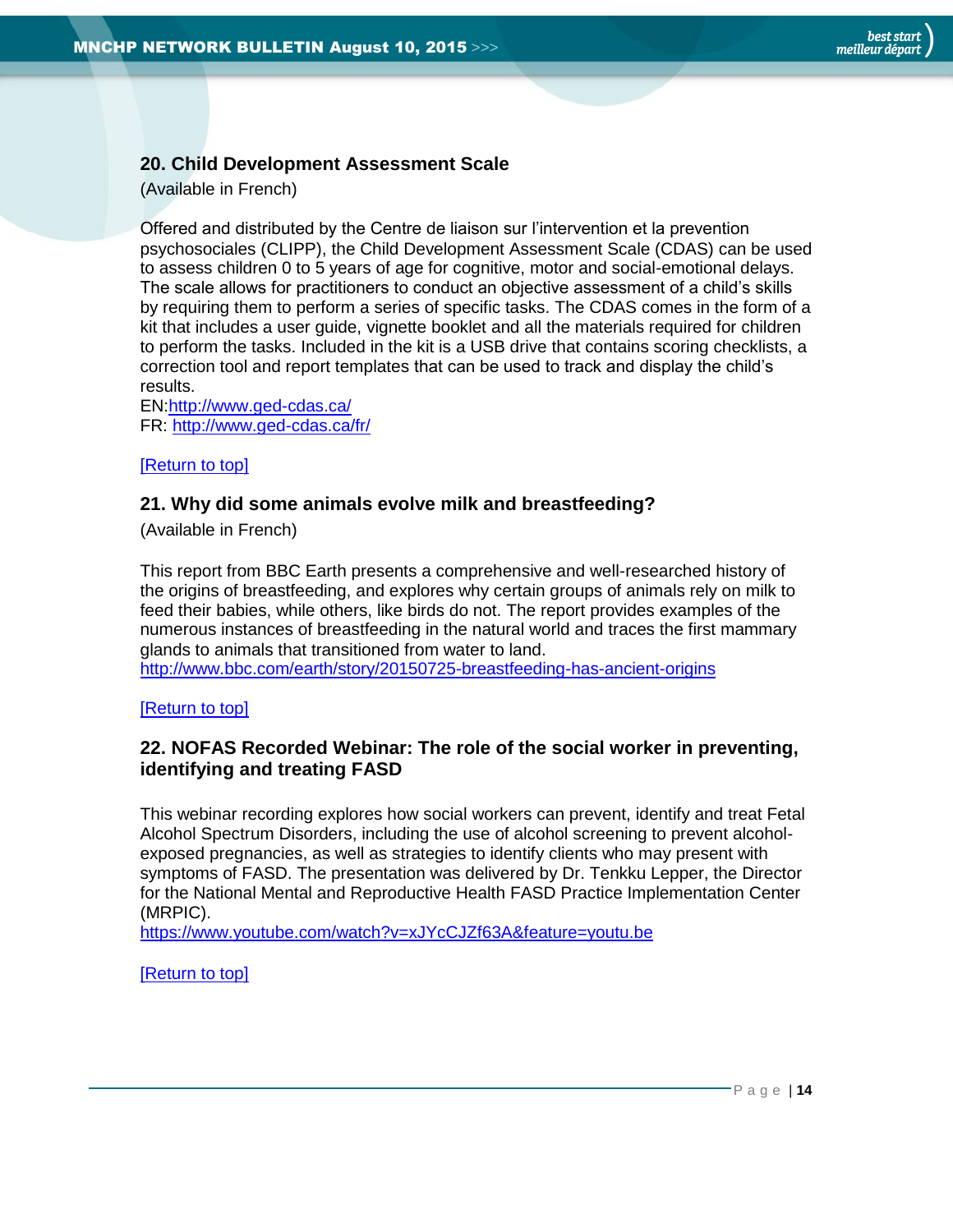## <span id="page-14-0"></span>**23. Foundations for RECE Practice in Full Day Kindergarten**

This three-part webinar series will explore strategies for early childhood educators to apply principles and learning approaches in the Early Learning Framework to the Full Day Kindergarten program. **ECE Principles in Full Day Kindergarten** will discuss principles in the Ontario Early Years Policy Framework and how these principles should influence decision-making in the full-day kindergarten classroom. **The Learning Community in Full Day Kindergarten** will explore ways Early Childhood Educators can work together to support early learning, and **Learning Approaches in Full Day Kindergarten** will look at how the full day kindergarten program encourages inquirybased learning. All webinars are available on demand and are free for AECEO members.

[http://www.aeceo.ca/foundations\\_in\\_fdk](http://www.aeceo.ca/foundations_in_fdk)

[\[Return to top\]](#page-0-0)

# <span id="page-14-1"></span>**VI. FEATURED BEST START RESOURCES**

## <span id="page-14-2"></span>**24. My Breastfeeding Guide**

(Available in French)

My Breastfeeding Guide has information and answers questions expectant or new parents may have about breastfeeding. Practitioners should invite new mothers to share this guide with the people who support them.

EN:<http://www.beststart.org/cgi-bin/commerce.cgi?preadd=action&key=B20-E> FR :<http://www.beststart.org/cgi-bin/commerce.cgi?preadd=action&key=B20-F>

<span id="page-14-3"></span>[\[Return to top\]](#page-0-0)

## **25. When Children Speak More Than One Language**

(Available in French)

This resource has recently been translated into eight new languages including Arabic, Chinese, Hindi, Punjabi, Spanish, Tagalog, Tamil and Urdu. Translations in Ojibway and Cree are forthcoming. Parents or children who will learn two or more languages may have questions regarding language acquisition. This guide will help practitioners to share evidence-based information with these parents. Language is the best tool to help a child do well later in school and in life.

EN:<http://www.beststart.org/cgi-bin/commerce.cgi?preadd=action&key=K51-E>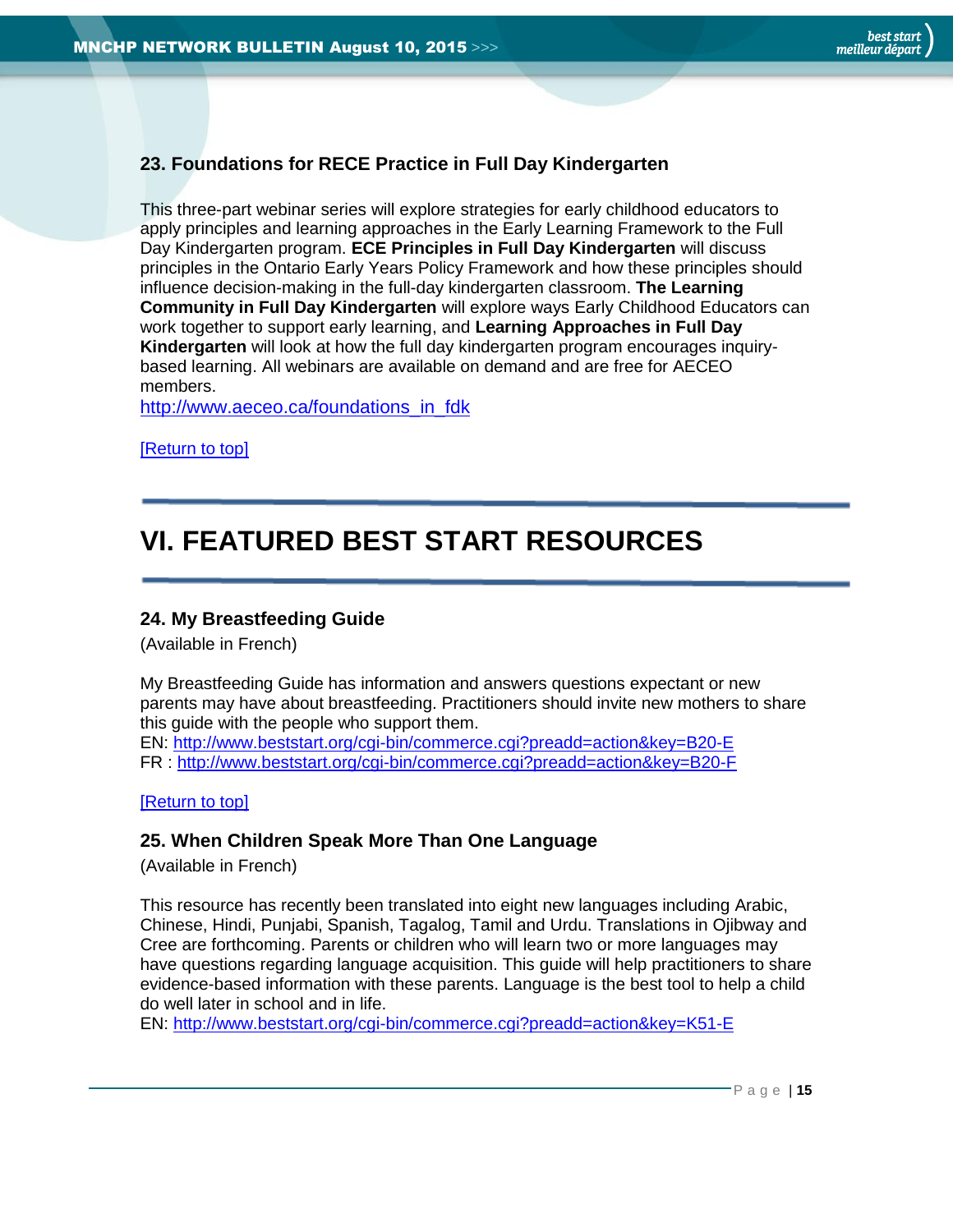FR : <http://www.beststart.org/cgi-bin/commerce.cgi?preadd=action&key=K51-E>

## <span id="page-15-0"></span>[\[Return to top\]](#page-0-0)

## **26. Managing Depression: A Self-Help Skills Resource for Women Living with Depression during Pregnancy, After Delivery and Beyond**

(Available in French)

This workbook is for women living with depression during pregnancy, after delivery and beyond, and their clinicians or service providers. It provides information about depression and health lifestyle behaviours, and skills for managing depression. Concerned partners, family members or friends may also find this resource helpful. EN: [http://www.beststart.org/resources/ppmd/DepressionWorkbookFinal\\_15APR30.pdf](http://www.beststart.org/resources/ppmd/DepressionWorkbookFinal_15APR30.pdf) FR:http://www.beststart.org/resources/ppmd/DepressionWorkbookFinalFR\_15MAY01.pd f

## [\[Return to top\]](#page-0-0)

## <span id="page-15-1"></span>**27. Prenatal Education in Ontario: Fact Sheets**

(Available in French)

To support the development of prenatal education key messages and tools, Best Start Resource Centre gathered information from multiple sources in 2014. Collectively these sources provided key information on the delivery of prenatal education in Ontario. This information explored the current status of prenatal education in Ontario and identified existing gaps and needs. The following fact sheets share highlights from this review, and include recommendations for prenatal education in Ontario.

## *English:*

- [Fact Sheet 1: The Evidence for Prenatal Education](http://www.beststart.org/resources/rep_health/BSRC_Prenatal_Fact_Sheet_1_2015.pdf)
- [Fact Sheet 2: Prenatal Education Class Participation](http://www.beststart.org/resources/rep_health/BSRC_Prenatal_Fact_Sheet_2_2015.pdf) (Updated in 2015 to include BORN data from 2013/14)
- [Fact Sheet 3: A Parent's and Provider's Perspective](http://www.beststart.org/resources/rep_health/BSRC_Prenatal_Fact_Sheet_3_2015.pdf)
- [Fact Sheet 4: Concerns and Needs of Prenatal Educators](http://www.beststart.org/resources/rep_health/BSRC_Prenatal_Fact_Sheet_4_2015.pdf)

## *French:*

- [Fiche d'information 1 : Données relatives à l'éducation](http://www.meilleurdepart.org/resources/repro/BSRC_Prenatal_Fact_Sheet_1_FR.pdf) prénatale
- **Fiche d'information 2 [: Participation aux cours prénataux](http://www.meilleurdepart.org/resources/repro/BSRC_Prenatal_Fact_Sheet_2_FR.pdf) (En 2015, les** renseignements du BORN ont été mis à jour avec les données de 2013/14)
- Fiche d'information 3 [: Point de vue des parents et des fournisseurs de services](http://www.meilleurdepart.org/resources/repro/BSRC_Prenatal_Fact_Sheet_3_FR.pdf)
- Fiche d'information 4 [: Préoccupations et besoins des animateurs de cours](http://www.meilleurdepart.org/resources/repro/BSRC_Prenatal_Fact_Sheet_4_FR.pdf)  [prénataux](http://www.meilleurdepart.org/resources/repro/BSRC_Prenatal_Fact_Sheet_4_FR.pdf)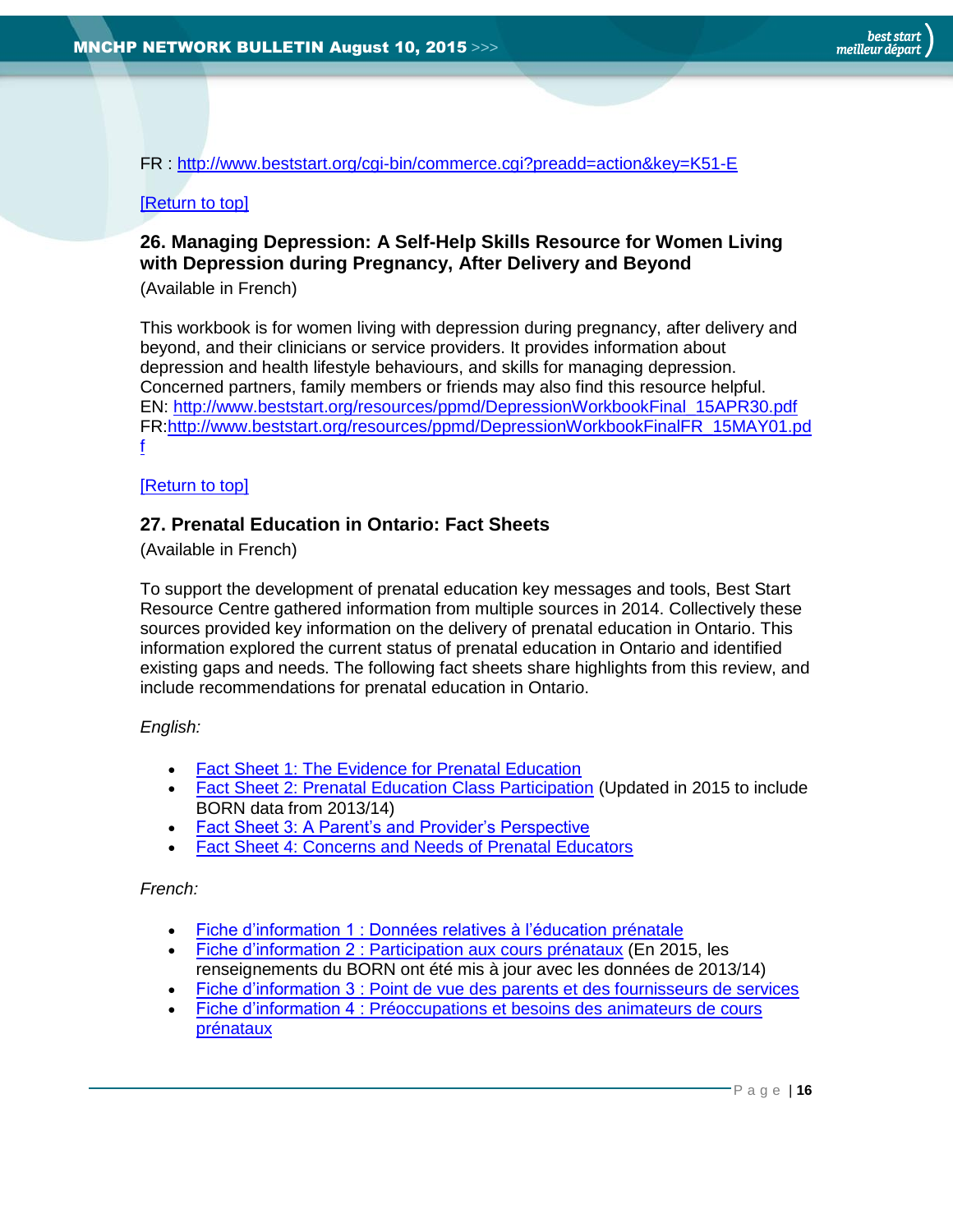## <span id="page-16-1"></span>**28. Save the Date! – Best Start Resource Centre Conference 2016**

Feb. 17-19: Toronto, ON

The Best Start Resource Centre team is pleased to announce our 2016 annual conference which will be held in Toronto from **Feb. 17th to Feb. 19th** . The conference addresses issues of interest to service providers working in the areas of preconception health, prenatal health and early child development. Acquire the latest information, learn innovative strategies and programs, and meet new colleagues.

We look forward to seeing you in February 2016!

Details about the program and registration will be posted on our website in the coming months.

Our 2015 conference was a huge success. View last year's [post conference coverage](http://en.beststart.org/2015-best-start-resource-centre-annual-conference-overview/) to learn more.

<http://en.beststart.org/event/2016-annual-best-start-resource-centre-conference>

#### [\[Return to top\]](#page-0-0)

## <span id="page-16-0"></span>**About This Bulletin**

*The Best Start Resource Centre thanks you for your interest in, and support of, our work. Best Start permits others to copy, distribute or reference the work for non-commercial purposes on condition that full credit is given. Because our MNCHP bulletins are designed to support local health promotion initiatives, we would appreciate knowing how this resource has supported, or been integrated into, your work [\(mnchp@healthnexus.ca\)](mailto:mnchp@healthnexus.ca). Please note that the Best Start Resource Centre does not endorse or recommend any events, resources, or publications mentioned in this bulletin.* 

## **Information on the MNCHP Network:** Email **mnchp@healthnexus.ca** or visit

<http://www.beststart.org/services/information.html> **To manage your subscription, unsubscribe from the list-serv and access the MNCHP archives**: <http://lists.beststart.org/listinfo.cgi/mnchp-beststart.org> **To submit items for MNCHP Bulletins**: Emai[l mnchp@healthnexus.ca](mailto:mnchp@healthnexus.ca)

## **Contact Us**

**Best Start Resource Centre**: [http://beststart.org/index\\_eng.html](http://beststart.org/index_eng.html) **Health Nexus**:<http://en.healthnexus.ca/> 180 Dundas W., Room 301, Toronto (Ontario) M5G 1Z8

## **Stay connected!**

The free weekly **[Ontario Health Promotion E-mail bulletin \(OHPE\)](http://www.ohpe.ca/)** offers a digest of news, events, jobs, feature articles on health promotion issues, resources, and much more, to those working in health promotion.

**[Click4HP](https://listserv.yorku.ca/archives/click4hp.html)** is an international dialogue on health promotion. Participants exchange views on issues and ideas, provide leads to resources, and ask questions about health promotion.

**[The Maternal Newborn and Child Health Promotion \(MNCHP\) Network](http://www.beststart.org/services/MNCHP.html) -** A province-wide electronic forum for service providers working to promote preconception, prenatal and child health.